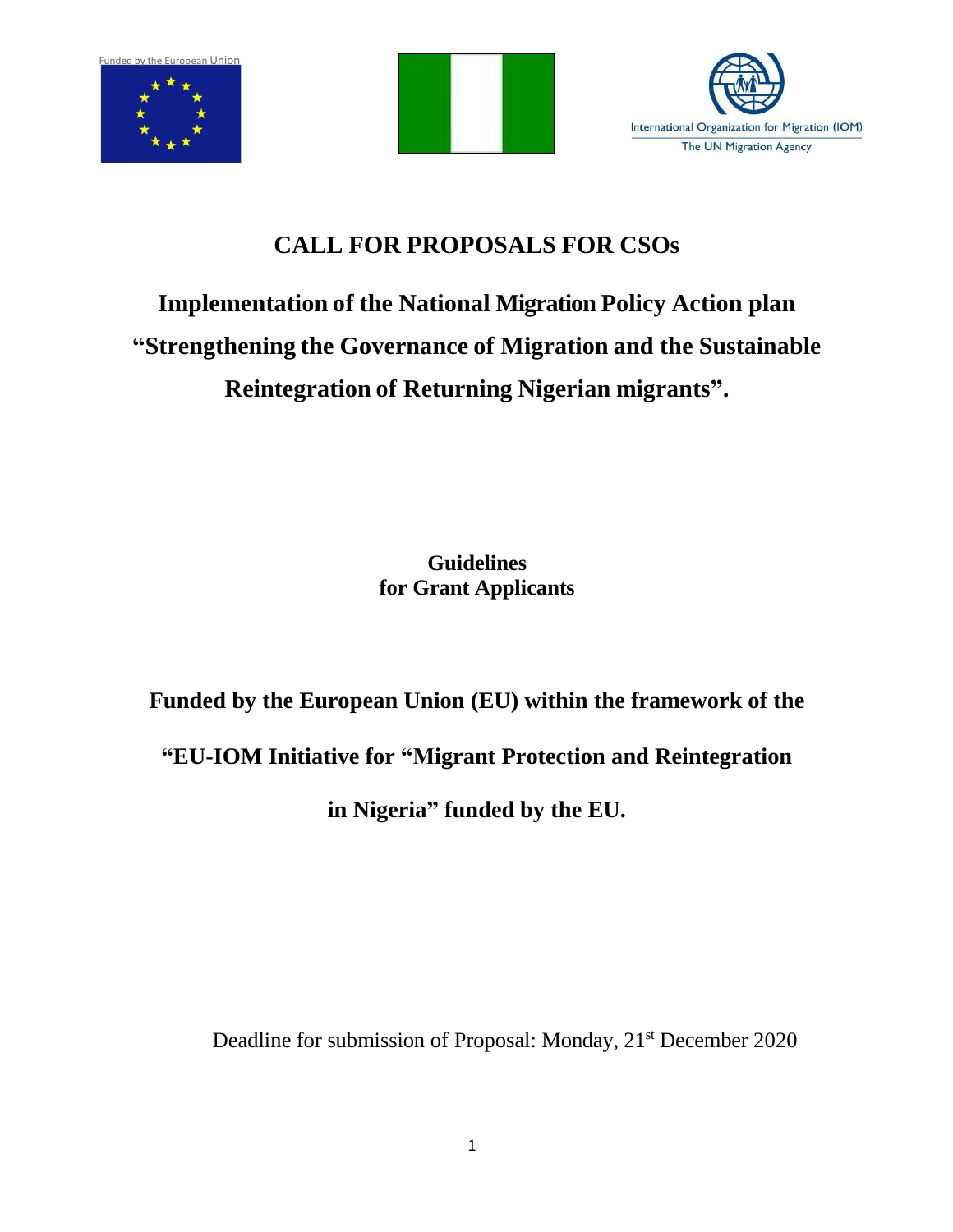#### **TABLE OF CONTENTS**

| 3.1   |  |  |  |  |
|-------|--|--|--|--|
| 3.2   |  |  |  |  |
| 3.3   |  |  |  |  |
| 3.4   |  |  |  |  |
| 3.4.1 |  |  |  |  |
| 3.5   |  |  |  |  |
| 3.6   |  |  |  |  |
|       |  |  |  |  |
| 4.1   |  |  |  |  |
| 4.2   |  |  |  |  |
| 4.3   |  |  |  |  |
|       |  |  |  |  |
| 5.1   |  |  |  |  |
| 5.2   |  |  |  |  |
| 5.3   |  |  |  |  |
|       |  |  |  |  |
| 6.1   |  |  |  |  |
| 6.2   |  |  |  |  |
| 6.3   |  |  |  |  |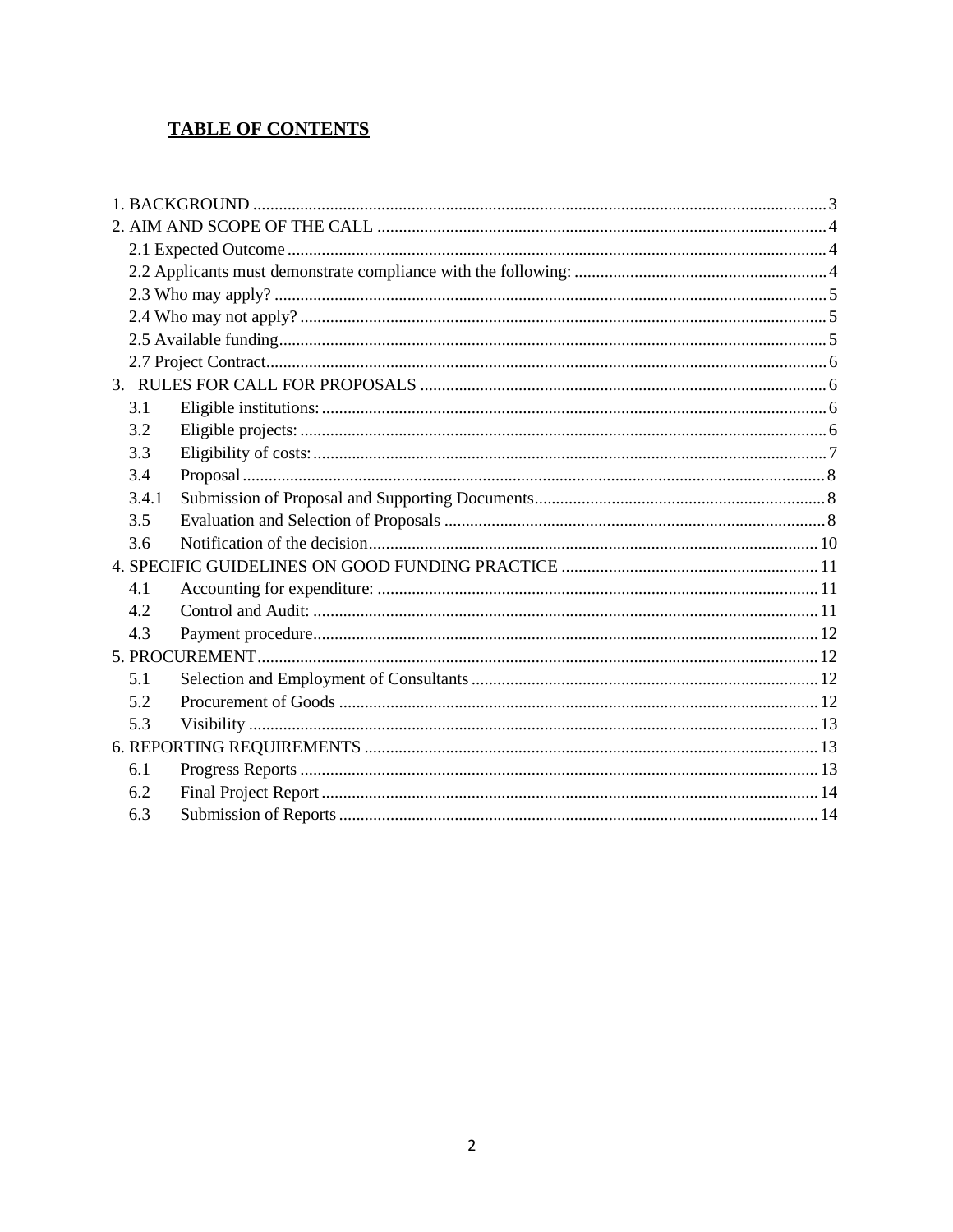#### **1. BACKGROUND**

Global migration dynamics has evolved into new trends and dimensions. With 1 billion migrants on the move today, the need to effectively manage migration by origin, transit and destination countries become very vital for the benefit of all. In Nigeria's case, the effective management of migration must deal with the shock waves produced by the Mediterranean crisis, climate change issues, the return migrants' syndrome economic shocks, mixed migration flows and the internally displaced population to mention but a few.

Despite the high mobility of people in and out of Nigeria, migration is often undertaken under risky circumstances as migrants often receive little or no adequate information about their fundamental human rights, legal migration processes and the risks inherent in irregular migration. Through access to reliable and objective information on migration, migrants will be able to make informed decisions about their migration route and mitigate the risks associated with irregular migration.

To prepare itself for the onerous task of migration management, the Technical Working Group on Migration reviewed the National Migration Policy Action Plan (NMPAP) with a view to strengthening ownership of the of National Migration Policy (NMP) and to include emerging national and global migration contexts.

The International Organization for Migration (IOM) has been supporting the efforts of the Government of Nigeria to manage migration through capacity-building, advisory services, and technical assistance on migration matters, including migration health and information, assisted voluntary returns, and countertrafficking since the year 2002. Throughout this period, IOM has been working in collaboration with stakeholders with migration related mandate, to promote effective border management, fight trafficking in persons, reduce irregular migration, as well as mainstream migration into the country's development plans amongst other things.

IOM is currently implementing the European Union (EU) and IOM Initiative on Migration Governance and Reintegration in Nigeria funded by the EU. The project seek to amongst other things support Nigeria to improve the governance of migration through the development of migration strategies and implementation of migration policies; improve the reintegration of returning migrants and to strengthen national structures and capabilities in terms of managing reintegration in a dignified and sustainable manner; to enable migrants and potential migrants to make informed decisions about their migratory journey and to sensitize communities on migration; and to strengthen migration data and communication on migratory flows, routes and trends, as well as on the needs and vulnerabilities of migrants in the targeted countries, in order to support evidencebased policies and programmes design.

In recognition of the increasingly influential role that Civil Society Organizations (CSOs) play in setting and implementing development agendas throughout the world, IOM is committed to sustained and mutually beneficial interaction with CSOs that work in policy and operational areas of migration. CSOs play an important role in supporting the Technical Working Group on Migration & Development in the implementation of the National Migration Policy Action Plan and contribute to improving the overall migration governance.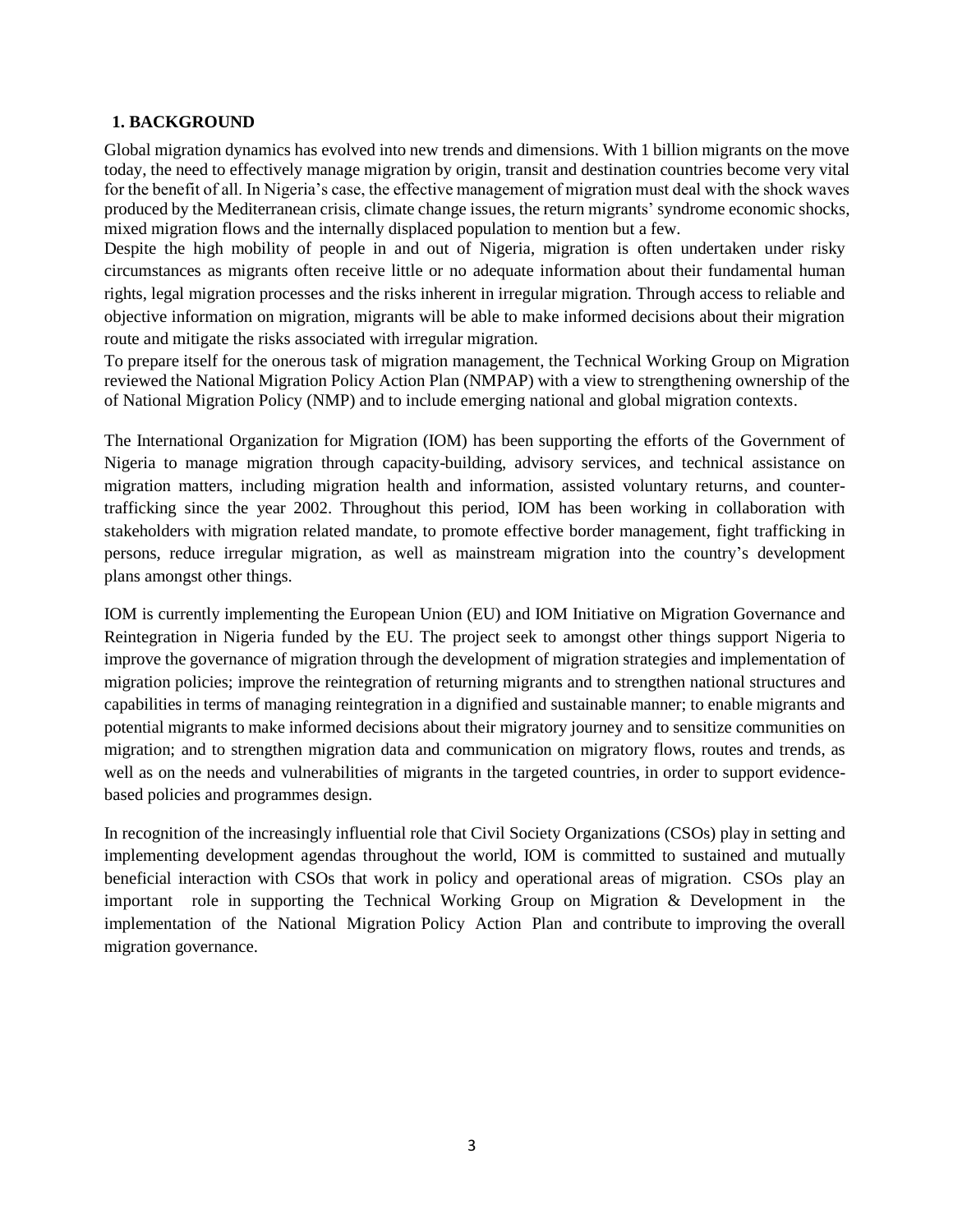#### **2. AIM AND SCOPE OF THE CALL**

The purpose of this Call is to invite proposals from registered CSOs in Nigeria working on migration issues to support the activities of the project and the achievement of the intended results. Specifically, the CSOs are to develop project proposals for the implementation of pilot projects identified by the Technical Working Group on Migration and Development for the implementation of the NMPAP

The scope of this Call includes creative result-oriented activities geared towards strengthening migration management. Priority areas in which proposals are to be submitted are;

- i. Capacity building of border operatives on migrant protection at Seme (Lagos), Jibiya (Katsina) and Mfum (Cross River) borders.
- ii. ii. Capacity building for Media practitioners on Migration Reportage

The above projects were identified by the Technical Working Group on Migration as part of the outcome of the National Planning Workshop on the implementation of the NMPAP. The implementation of these projects will directly contribute to the achievement of the overall objectives of the '*EU-IOM Initiative for Migrant Protection and Reintegration in Nigeria'.* To this end, CSOs working on migration related activities in Nigeria are hereby invited to apply.

#### **2.1 Expected Outcome**

- At least 70% of the targeted border operatives working at the border adhere to migrant protection principles.
- At least 50% reduction in cases of migrant abuse at the targeted borders
- At least the capacity of six media agencies use the right terminologies in reporting migration issues
- At least six (6) media agencies understand the general migration context in Nigeria

The projects can be carried out by one CSO or by a consortium of CSOs. Each CSO is eligible to submit one proposal.

#### **2.2 Applicants must demonstrate compliance with the following:**

- Organizations must share the values and principles of the International Organization for Migration and be committed to the vision of IOM.
- Applicants must be credible organizations with proven track records of engaging government and other institutional actors for a people-centred intervention at the highest levels of government in Nigeria.
- Organizations should have proven experience in implementing migration related activities.
- Organizations must be legal entities, registered with the appropriate public authorities and have a presence at federal or state government levels.
- The organization must be legally registered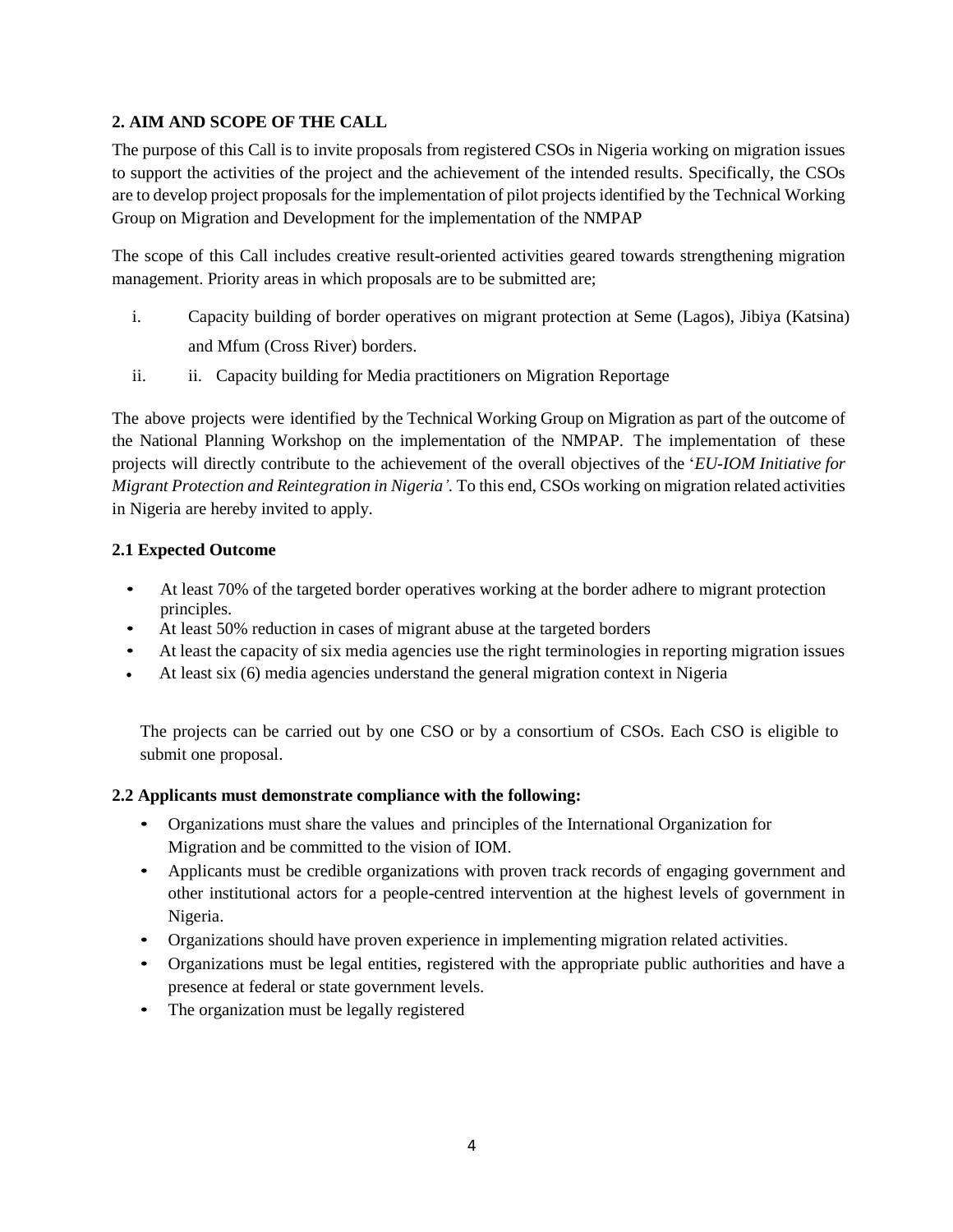- The organization must have a management structure with clearly defined and divided roles and responsibilities
- The organization must have sufficient technical and institutional capacity necessary for the efficient and effective implementation of the proposed project
- The organization must have a documented and sufficient administrative and accountability capacity
- The organization must have an annual statement of accounts and an internal control system with adequate internal manuals and financial guidelines;
- The organization must have a bank account operated by more than one signatory, and opened minimum two years ago.

#### **2.3 Who may apply?**

CSOs that are registered in Nigeria's Corporate Affairs Commission (CAC) that fall within the following definition: A non-profit voluntary organization established as a legal entity, having a non-commercial purpose, independent of local, regional and central government, public entities, political parties and commercial organizations. Applicants eligible to receive grants from the 'EU*-IOM Initiative for Migrant Protection and Reintegration in Nigeria'* must be registered with Nigeria's CAC.

#### **2.4 Who may not apply?**

Applicants are not entitled to respond to this call for project proposals if:

- They are bankrupt or being wound up, are having their affairs administered by the courts, have entered into an arrangement with creditors, have suspended business activities, are the subject of proceedings concerning those matters, or are in any situation arising from a similar procedure provided for in national legislation or regulations
- They have been convicted of an offense concerning professional conduct by a judgment which has the force of res judicata (i.e., against which no appeal is possible)
- They have not fulfilled obligations relating to the payment of taxes in accordance with the legal provisions in Nigeria.
- Are guilty of intentional misrepresentation of information required by IOM NIGERIA as the Contracting Authority.

#### **2.5 Available funding**

Any grant requested under this Call for Proposals must fall between the following minimum and maximum amounts:

- The minimum amount per grant: EUR 15,000
- Maximum amount per grant: EUR 28,000

Total available fund under this Call for Proposal is subject to confirmation.

Applicants may request up to 100% of the total eligible costs of the project. Proposals selected under this program must be prepared to commence immediately upon signing of the project contract.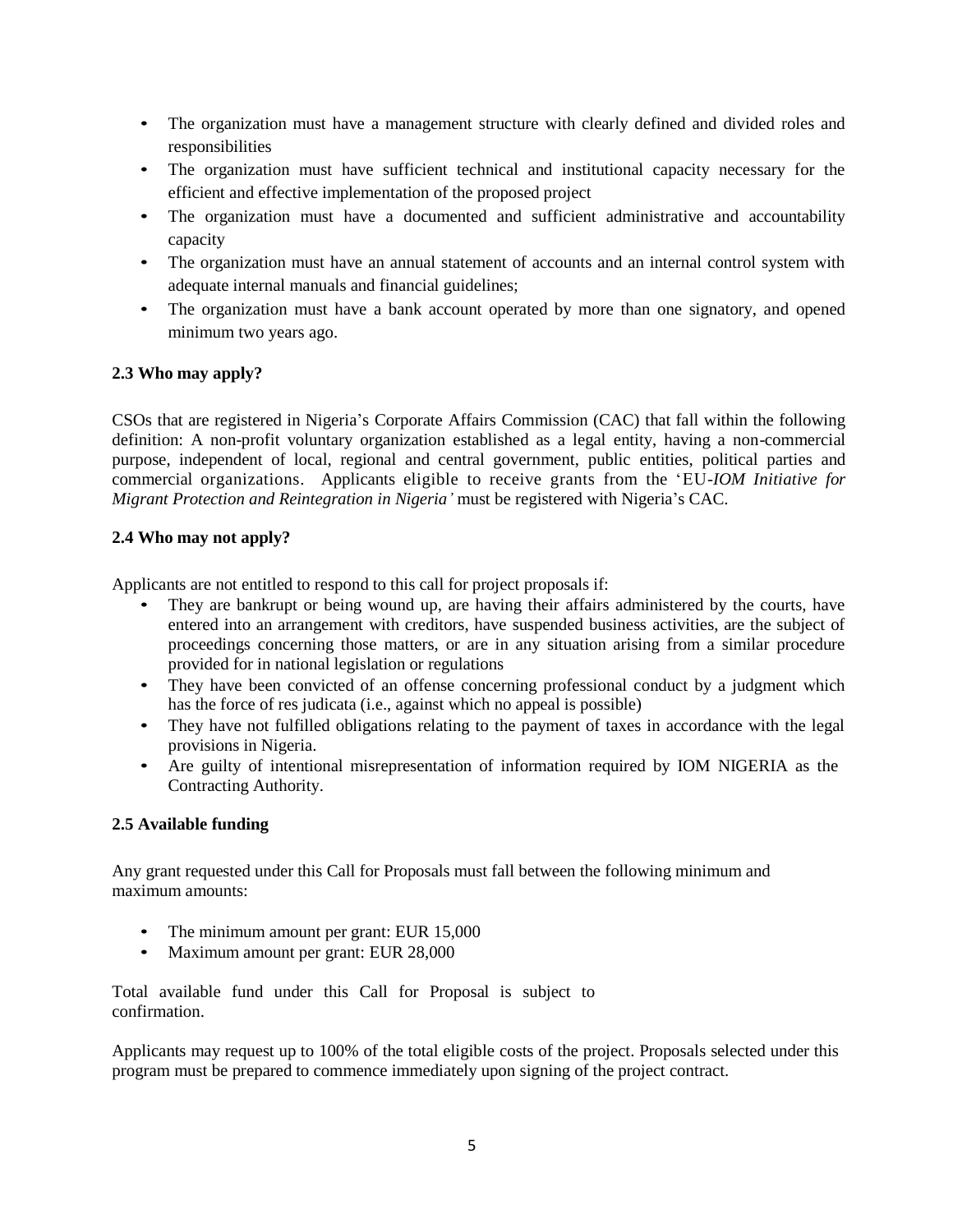#### **2.7 Project Contract**

A project contract shall be concluded with IOM Nigeria. The project contract will set out the terms and conditions of grant assistance as well as the roles and responsibilities of the parties.

For each approved proposal, the following information shall be made public by IOM Nigeria and the The Technical Working Group on Migration:

- The name and address of the beneficiary Civil Society Organizations.
- The title and subject of the action as well as a brief overview of the project to be implemented.
- The amount awarded and the rate in relation to the total eligible cost of the action.

#### **3. RULES FOR CALL FOR PROPOSALS**

The guidelines below set out the rules for the submission, selection and implementation of projects financed under the '*EU-IOM Initiative for Migrant Protection and Reintegration in Nigeria'*.

#### **3.1 Eligible institutions:**

Eligible institutions include, but are not restricted to:

- Non-governmental organizations
- Coalition of Organizations
- Migrants associations

#### **3.2 Eligible projects:**

#### Duration

IOM Nigeria shall only finance projects with a maximum duration of 3 months. The initial planned duration of an action may not be lower than 6 weeks nor exceed 3 months.

#### Location

The Projects shall be carried out at locations within Nigeria

#### Conditions

Grants shall not be cumulative, awarded retrospectively or have the purpose or effect of producing a profit for the grant beneficiary.

#### Types of action

- Information Campaigns
- Facilitation of Policy Dialogues
- Workshops
- Seminars
- Advocacy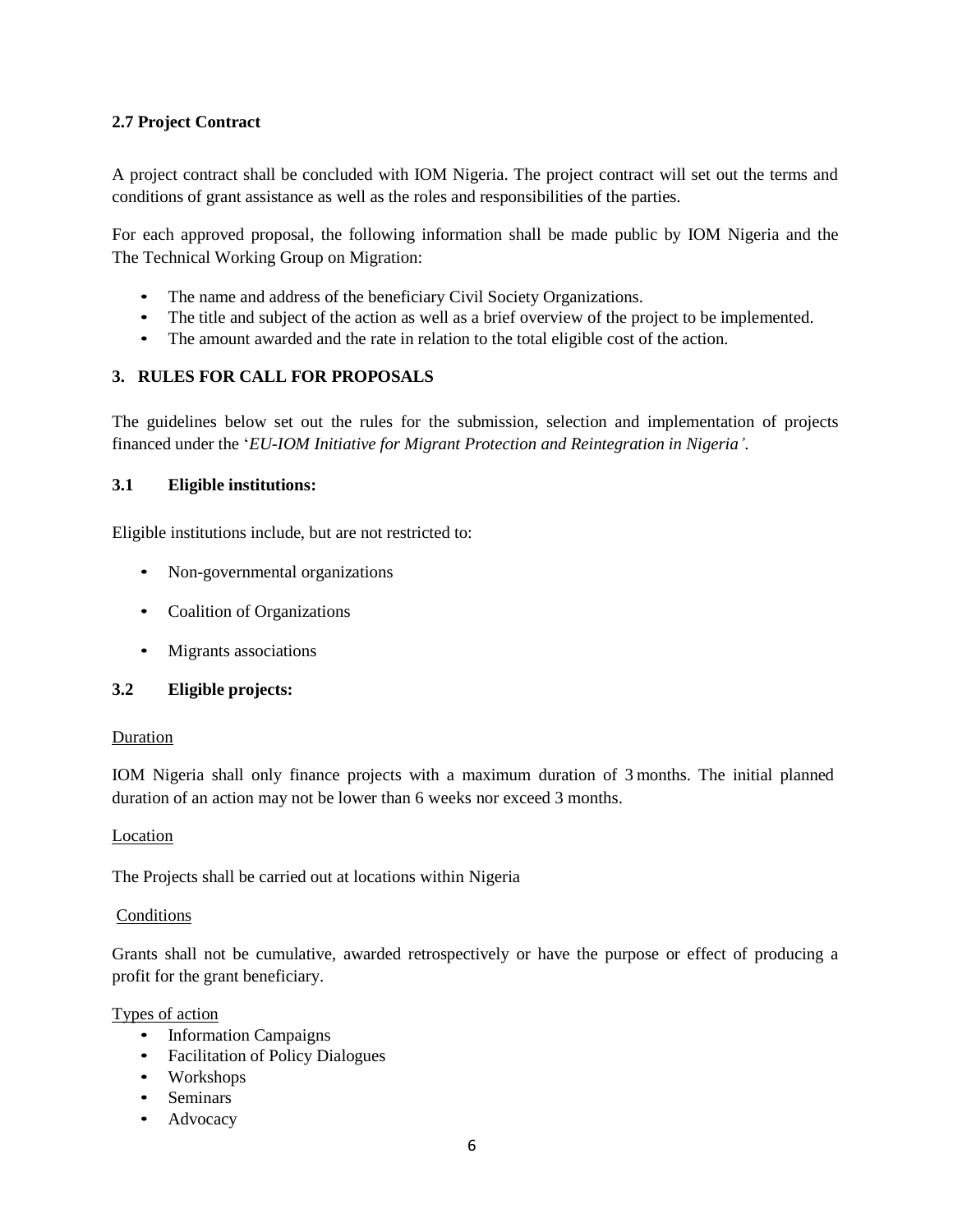The above list is not exhaustive and other activities can also be supported by the '*EU-IOM Initiative for Migrant Protection and Reintegration in Nigeria'* provided that they directly contribute to the achievement of its objectives.

#### **3.3 Eligibility of costs:**

Only "eligible costs" can be considered for a grant. These are detailed below:

#### Eligible costs

Eligible costs for the project are those costs which are directly linked to the performance of the project, incurred within the implementation period and comply with the principles of sound financial management, in particular value for money and cost effectiveness. They include, but are not limited to the following:

- Staff Costs: These are the cost corresponding to actual salaries, social contributions, and other remuneration-related costs in accordance with beneficiaries accounting rules. Staff costs will be considered eligible for personnel directly engaged on the project.
- Office Costs:
	- o General Costs: These entail premises costs i.e. rent, light and service charges associated with the premises where it can be demonstrated that these are directly attributable to the project.
	- o Administration Costs: These should cover communication (telephone, email, postage) consumables (supplies, stationery) and other reasonable costs associated with the direct delivery of the project. Telephone costs must be directly related to and necessary for the effective delivery of the project. It must be possible to provide an itemized audit trail for the specific telephone.
	- o Equipment: Only equipment which is essential for the delivery of the Project and utilized solely for that purpose, will be considered eligible.
	- o Travel Costs and Subsistence: Travel costs must be directly related to, and essential for the effective delivery of the project. Subsistence allowance in connection to travel as per the beneficiary organization's internal guidelines is accepted if it is not greater than the Daily Subsistence Allowance (DSA) rates of IOM for Government Officials, NGO Partners for travels within Nigeria and IOM DSA rates based on the United Nations International Civil Servant Commission for travels outside the country. Transportation costs must be based on the most direct and most economical route.
	- o Other costs deriving directly from the requirements of the project (evaluation specific to the project, specific reporting needs, reproduction) including financial service costs (in particular bank fees for transfers)
- Operational Costs:
	- o External Experts and Consultancy Fees: Costs for work done by an independent Consultant or expert i.e. subcontractor, will be eligible if the work is essential to the project and the costs are reasonable.
	- o Promotion and Publications**:** This may include costs related to all aspects of visibility specific to the project such as design and production of newsletters, brochures and relevant information materials.
	- o Meetings, Conferences & Seminars: May include costs related to aspects of the beneficiary organization's participation in meetings and seminars i.e. rent of premises used, transportation, catering. An agenda, list of attendees, attendance sheet and address of the venue should be kept as a means of verification.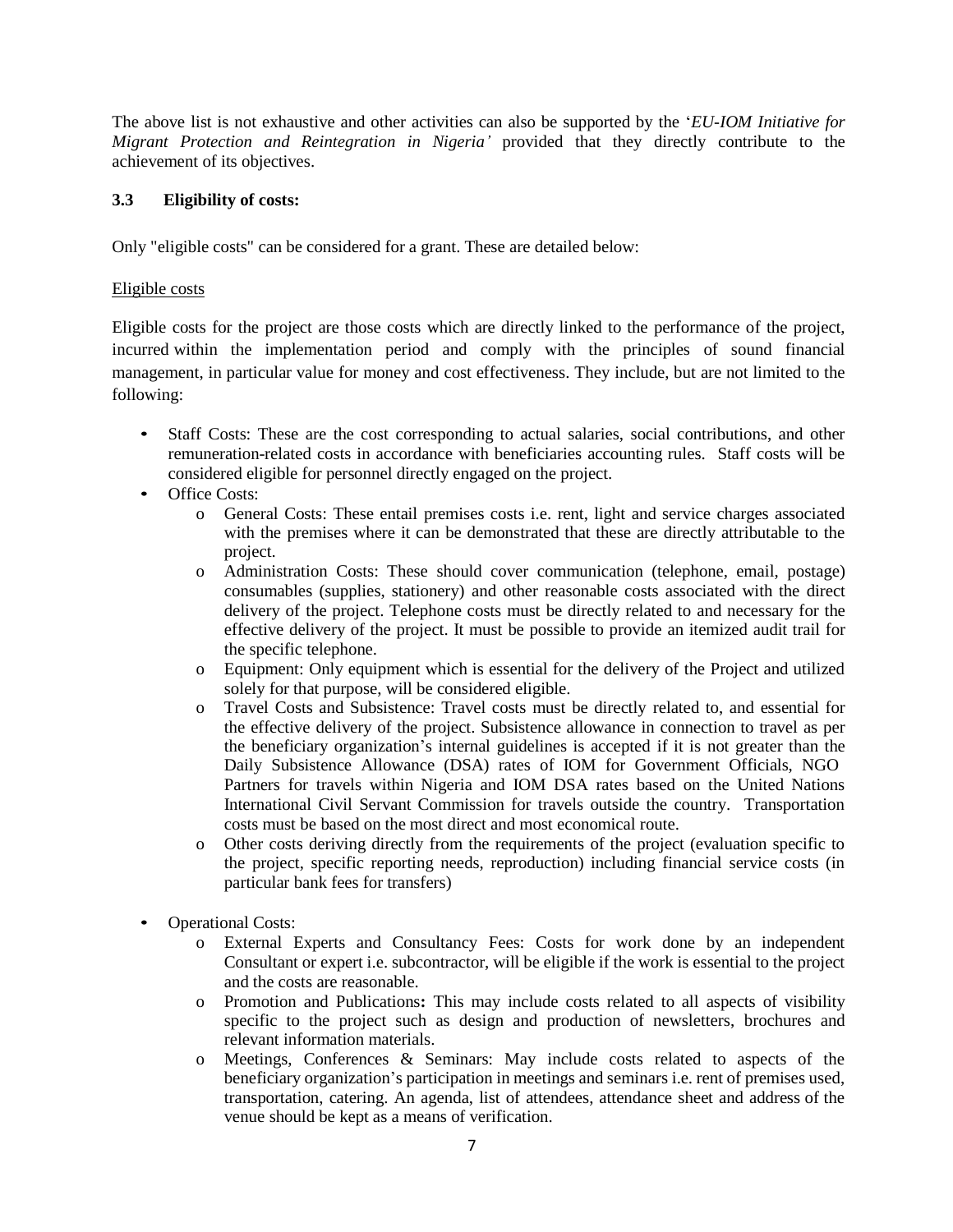#### It is recommended that not more than 33% of the eligible costs are apportioned as staff and office costs.

#### • Ineligible costs

These are costs that are not within the mandate of the signed agreement and the allocated budget. The following costs shall not be considered eligible:

- debts and debts service charges
- provisions for possible futures losses or potential future liabilities
- interest owed by beneficiary organizations to any third party
- items already financed from other sources
- purchases of land or buildings
- currency exchange losses
- taxes, duties and charges charged to beneficiary organizations (unless the organization is not able to reclaim them and if allowed by the applicable regulatory provisions of IOM)

#### **3.4 Proposal**

Applicants are invited to submit their proposal using the 'Proposal Template' provided in Annex 1.

#### **3.4.1 Submission of Proposal and Supporting Documents**

The proposal and supporting documents must be submitted in a sealed envelope by private courier service or by hand delivery to the following address below:

#### **International Organization for Migration (IOM) No. 55 Hassan Musa Katsina Road, Asokoro Extension, Abuja**

The deadline for the submission of Proposals is **Monday, 21st December 2020 at 10.00 hrs (Western African Time)** as evidenced by the signed and dated receipt. **Any Proposals submitted after the deadline will be rejected.**

#### **3.5 Evaluation and Selection of Proposals**

Proposals will be examined and evaluated by IOM Nigeria's 'Bidding Evaluation and Awards Committee' (BEAC) in Collaboration with the Technical Working Group on Migration, according to the following steps and criteria:

#### (1) STEP 1: Administrative and Eligibility Check

#### *Proposal*

For the proposal to be assessed it must fulfil the following administrative and eligibility criteria:

- Proposal has been submitted in due time in electronic version.
- It has been set out in accordance with the 'Proposal Template' format.
- A certified photocopy of the organization's registration with Nigeria's Corporate Affairs Commission (CAC) has been submitted with the proposal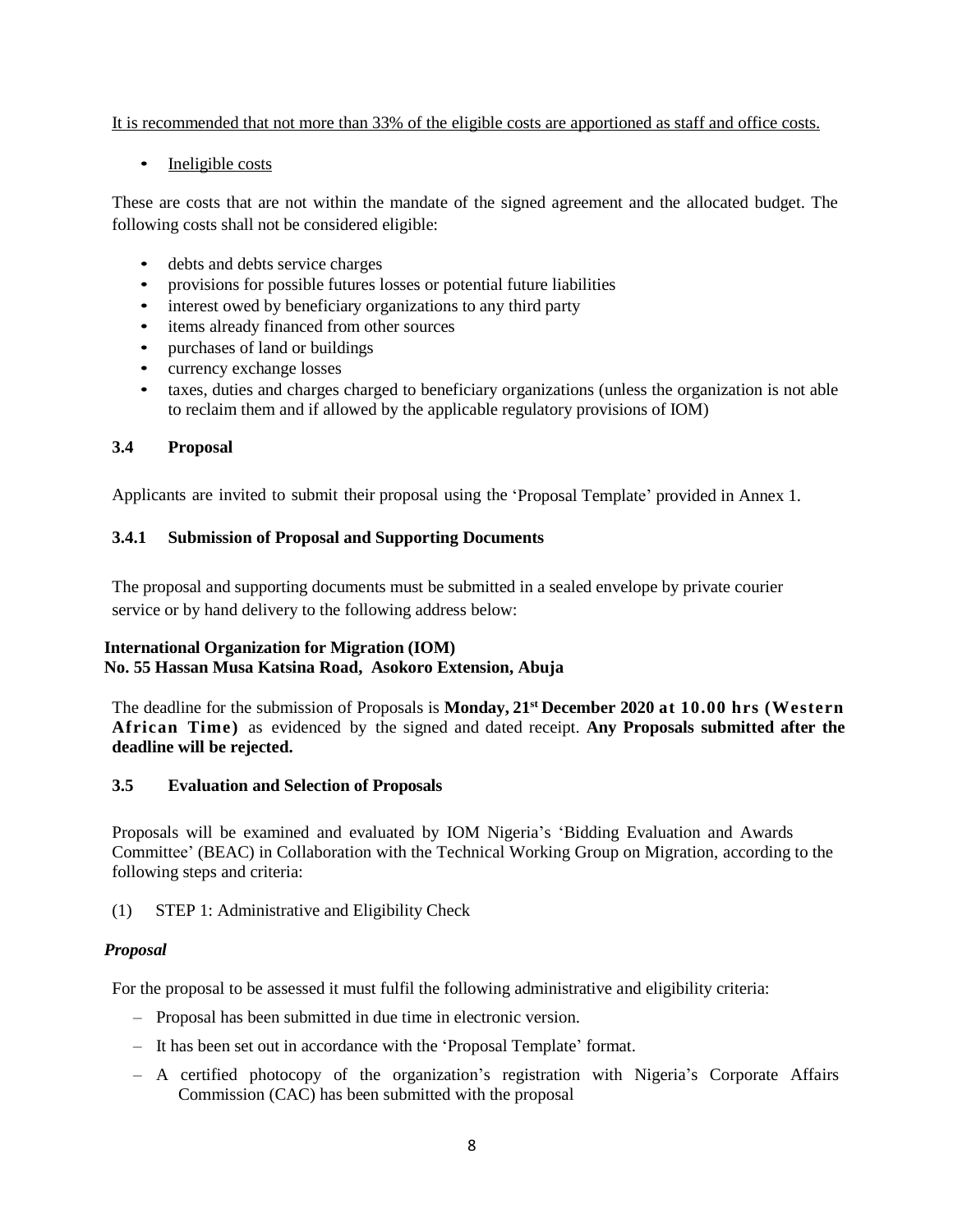If the deadline has not been respected, the proposal will be rejected on that sole basis and will not be evaluated further.

(2) STEP 2: Content Evaluation

#### *Proposal*

An evaluation of the quality of the proposals, including the capacity of the applicant organization will be carried out in accordance with the evaluation criteria set out in the Evaluation Grid included below.

The Proposal will be given an overall score out of 64 points. The evaluation criteria are divided into headings and subheadings. Each subheading will be given a score between 1 and 4 in accordance with the following assessment categories: 1=very poor; 2=poor; 3=good; 4=very good

| <b>Maximum</b><br><b>Section</b>                                                                                                                                                                        |                |
|---------------------------------------------------------------------------------------------------------------------------------------------------------------------------------------------------------|----------------|
|                                                                                                                                                                                                         | <b>Score</b>   |
| 1. Relevance                                                                                                                                                                                            |                |
| 1.1 How relevant is the proposal to the objectives of the 'EU-IOM Initiative for<br>Migrant Protection and Reintegration in Nigeria' Project?                                                           |                |
| 1.2 How relevant to the particular needs and constraints of the target group is the<br>proposal?                                                                                                        |                |
| 1.3 How clearly defined and strategically chosen are those involved (final<br>beneficiaries, target groups)? Have their needs been clearly defined and does the<br>proposal address them appropriately? |                |
| 2. Methodology                                                                                                                                                                                          |                |
| 2.1 Are the activities proposed appropriate, practical, and consistent with the<br>objectives and expected results?                                                                                     |                |
| coherent<br>of<br>2.2<br>How<br>is<br>the<br>overall<br>the<br>design<br>project?<br>(does it reflect the analysis of the problems involved?)                                                           | $\overline{4}$ |
| 2.3 Is the action plan clear and feasible?                                                                                                                                                              | $\overline{4}$ |
| 2.4 Does the proposal contain Objectively Verifiable Indicators (OVI) for the<br>expected results of the project?                                                                                       |                |
| 3. Operational and Financial Capacity                                                                                                                                                                   |                |
| 3.1 Does the applicant have sufficient experience of project management?                                                                                                                                | $\overline{4}$ |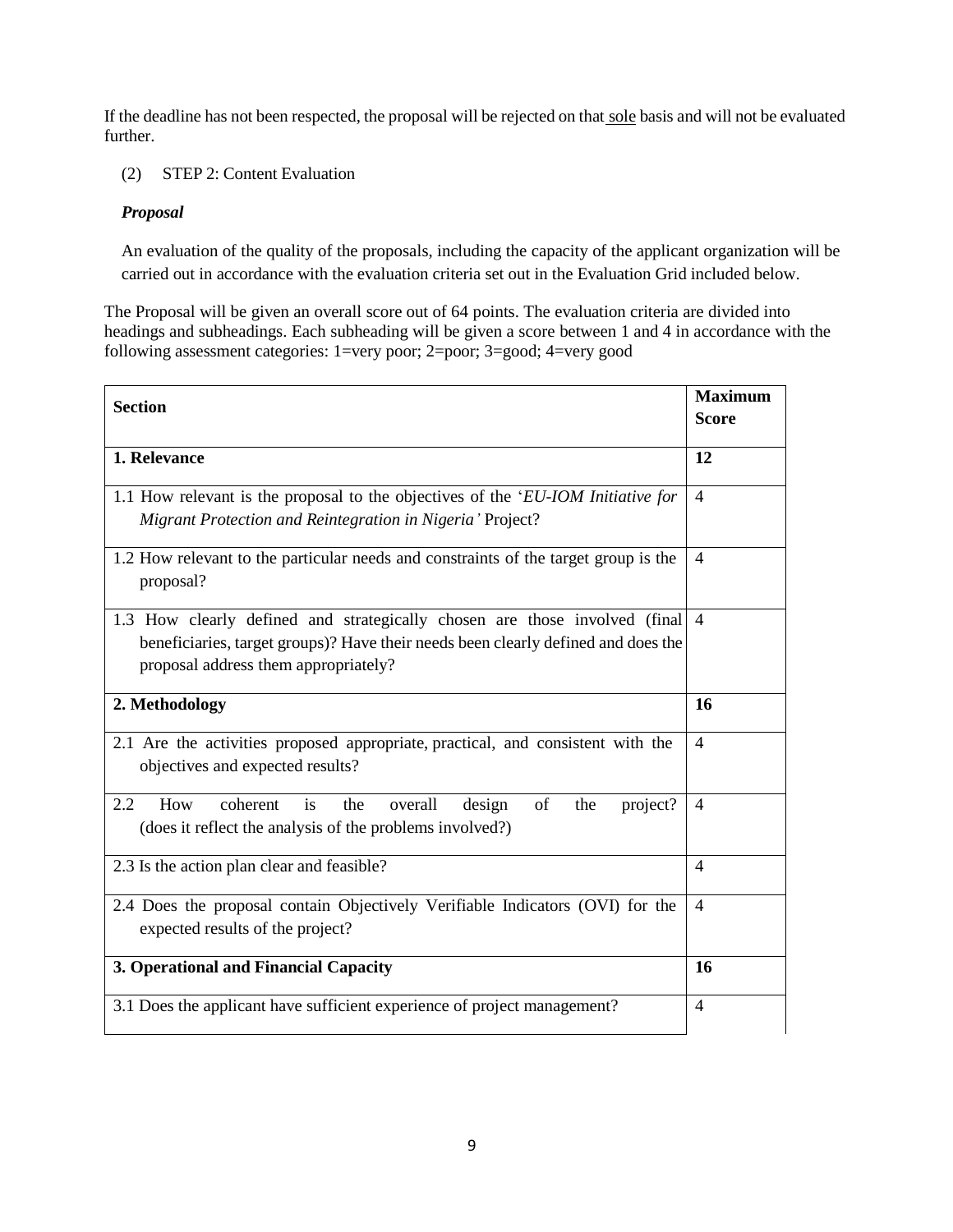| 3.2 Does the applicant have sufficient technical expertise on migration and<br>development?                                                                                                                                                                                                                                                                                                                                                                                                      | 4              |  |
|--------------------------------------------------------------------------------------------------------------------------------------------------------------------------------------------------------------------------------------------------------------------------------------------------------------------------------------------------------------------------------------------------------------------------------------------------------------------------------------------------|----------------|--|
| applicant<br>have<br>sufficient<br>3.3<br>Does<br>capacity?<br>the<br>management<br>(including staff, equipment and ability to handle the budget for the project)?                                                                                                                                                                                                                                                                                                                               | $\overline{4}$ |  |
| 3.4 Does the applicant have stable and sufficient sources of finance?                                                                                                                                                                                                                                                                                                                                                                                                                            |                |  |
| 4. Impact/Outcome                                                                                                                                                                                                                                                                                                                                                                                                                                                                                | 12             |  |
| 4.1 Is the project likely to have a positive impact on the development of the target<br>groups and final beneficiaries?                                                                                                                                                                                                                                                                                                                                                                          |                |  |
| 4.2 Is the proposal likely to have multiplier effects? (including scope<br>for replication and extension of the outcome of the project and dissemination of<br>information.)                                                                                                                                                                                                                                                                                                                     | $\overline{4}$ |  |
| 4.3 Are the expected results of the proposed action sustainable?<br>- financially (how will the activities be financed after the funding ends?)<br>- institutionally (will structures allowing the activities to continue be in place at<br>the end of the project? Will there be local "ownership" of the results of the<br>project?)<br>- at policy level (what will be the structural impact of the project $-e.g.$ will it<br>lead to improved legislation, codes of conduct, methods, etc?) | 4              |  |
| 5. Budget and cost effectiveness                                                                                                                                                                                                                                                                                                                                                                                                                                                                 |                |  |
| 5.1 Is the ratio between the estimated costs and the expected results satisfactory?                                                                                                                                                                                                                                                                                                                                                                                                              | 4              |  |
| 5.2 Is the proposed expenditure necessary for the implementation of the project<br>and are the itemized costs reasonable?                                                                                                                                                                                                                                                                                                                                                                        |                |  |
| <b>Maximum total score</b>                                                                                                                                                                                                                                                                                                                                                                                                                                                                       | 64             |  |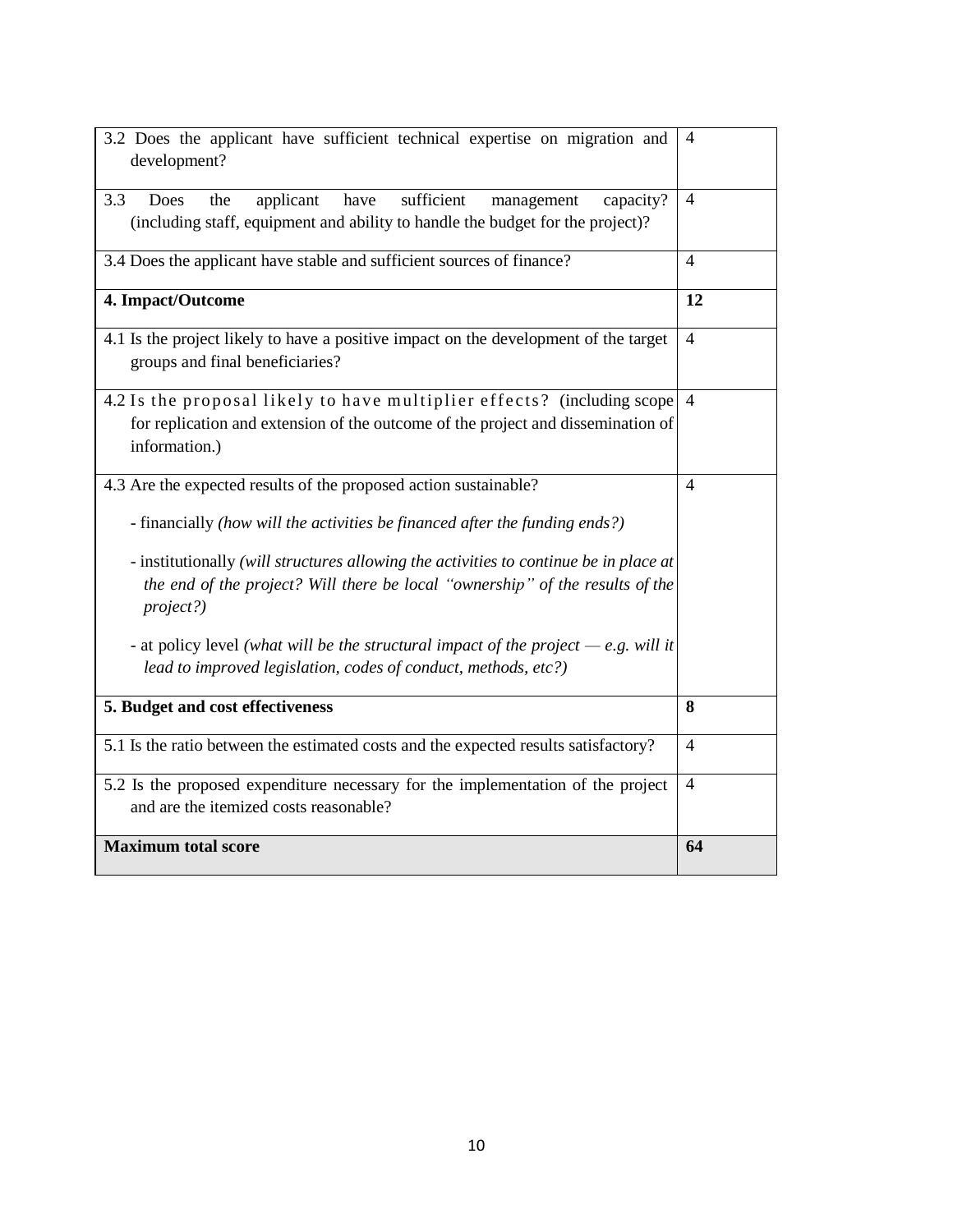Only Proposals which have been given a score of a minimum of 9 points in both headings 1 and 3, as well as a minimum total score of 40 points will be considered for approval.

#### **3.6 Notification of the decision**

Applicants will be informed in writing of the Bidding Evaluation and Awards Committee in collaboration with the TWG's decision concerning their application and the reasons for the decision.

Following the decision to award a grant, the beneficiary organization will be offered a contract based on

IOM Nigeria's standard contract

#### **4. SPECIFIC GUIDELINES ON GOOD FUNDING PRACTICE**

Grant Beneficiaries have the responsibility to administer the financial resources paid out to them in accordance with sound financial management and accounting procedures. Below are guidelines for ensuring good stewardship for funds received from the '*EU-IOM Initiative for Migrant Protection and Reintegration in Nigeria'*.

#### **4.1 Accounting for expenditure:**

In accounting for expenditure on the project, Grant beneficiaries are to ensure that:

- i. All expenditure is properly authorized and applied to the specific purpose for which it is appropriated;
- ii. All accounts and records relating to the functions and implementation of the budget of the project are properly maintained;
- iii. A separate account is kept for the project for easy identification, reference and reconciliation;
- iv. There is no over-expenditure or over-commitment of funds. A review must be undertaken each month to ensure that there is no such over‐expenditure or over-commitment;
- v. The receipt of funds is according to approved plans and estimates;
- vi. All expenditure is incurred in accordance with the generally accepted accounting principles.

#### **4.2 Control and Audit:**

Beneficiary organizations shall ensure compliance with the following:

i. Clear management and accounting systems are set up and maintained for all funds received from

IOM Nigeria;

- ii. All necessary precautions are taken to safeguard the collection and custody of IOM resources;
- planned action cannot be carried out while the modifications of the given budgets and given<br>that the purpose of the project is maintained, transfers between or within budget headings iii. Any transaction paid in currency other than agreed project currency shall be translated by applying the United Nations operational rate of exchange at the transaction date. Strict budget discipline is to be kept by beneficiary organizations. However, in special cases when planned action cannot be carried out without modifications of the given budgets and given are possible upon prior approval by IOM Nigeria;
- iv. All changes must be reported in the "Financial Report" of the beneficiary organization as part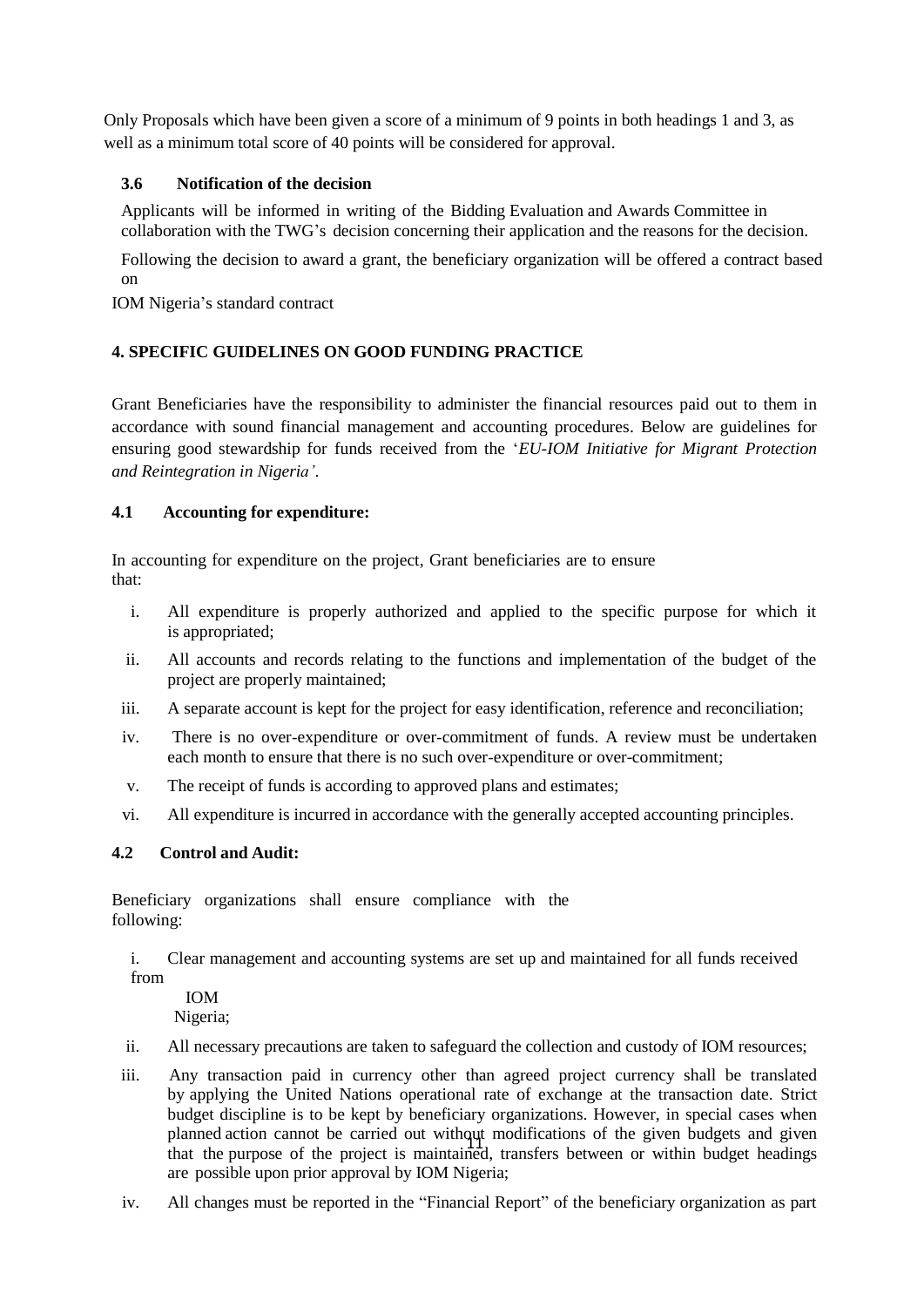of the Progress Reports. Please note that the aforementioned changes must remain within the total grant award sum;

- v. All staff employed for the purpose of running a particular project should have records of a clear payroll kept by the beneficiary organization which states benefits where necessary and all other required information regarding the Staff Salary;
- vi. Beneficiary organizations are expected to have an effective attendance control for their staff and records (in form of time sheets or electronic data) which should be made available to IOM or external auditors on request;
- vii. The beneficiary organization shall maintain records, in accordance with sound and generally accepted accounting procedures, of all direct costs of whatever nature involving transactions related to the provision of services under the Agreement. The organization shall make all such records available to IOM or IOM's designated representative at all reasonable times until the expiration of seven (7) years after the date of final payment.

#### **4.3 Payment procedure**

Financial resources will be transferred periodically to Beneficiary Organizations covering costs for approved projects and according to the budgets contained therein. Transfers depend on the percentage usage and justification of previous advances/disbursements and the submission of a Work Plan for the respective financing period.

The grant shall be disbursed as follows:

- 1. An initial advance of 40% of the grant amount shall be paid to the beneficiary organization upon approval of project proposal by the Proposal Evaluation and Awards Committee and signature of the contract;
- 2. Upon use and justification of a minimum of 80% of the initial advance, an additional 30% of the grant amount shall be disbursed.
- 3. Upon use and justification of a minimum of 80% of the first and second tranche, an additional 20% of the grant amount shall be disbursed.

4. The remaining 10% shall be retained until submission and approval of the final project report.

Please note that requests for disbursement of the second and third tranches must be accompanied by the following documents:

– Copies of the Bank Statements and the latest Bank Reconciliation Statement

– Purchase requests, purchase orders and bid analysis if applicable.

– Original vouchers, receipts, invoices, and supporting documentation relating to the expenditure.

#### **5. PROCUREMENT**

Below are essential guidelines for procurement of consultants and goods relevant for the attainment of the project objectives.

#### 12 **5.1 Selection and Employment of Consultants**

Generally, responsibility and initiative to contract short-term consultants foreseen in the project lie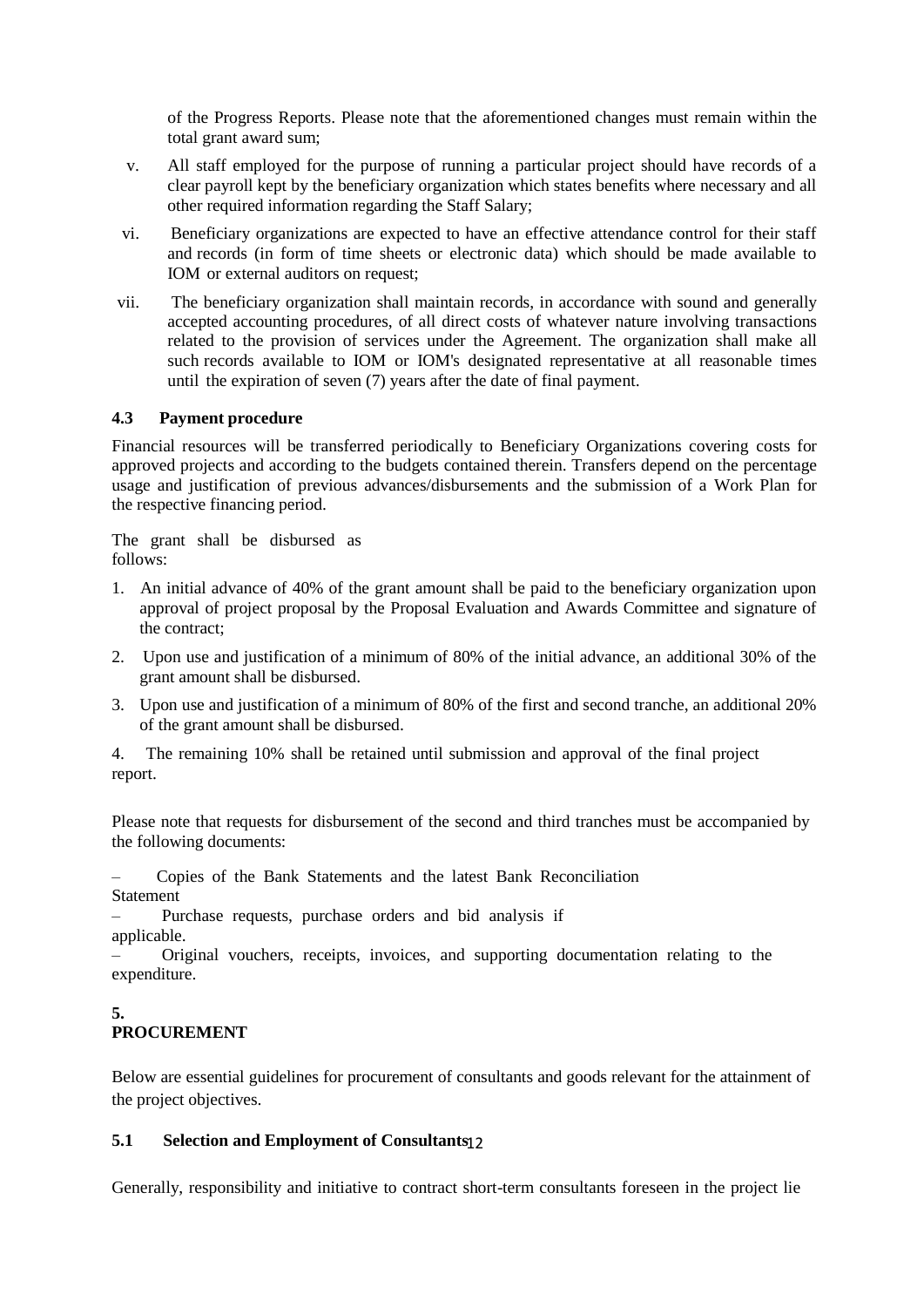with the beneficiary organizations;

On request, IOM Nigeria may provide support by advising on Terms of Reference (TOR) for consultants and on providing a short-list of potential candidates;

Procedure:

- Preparation of TOR including clearly stated selection criteria.
- Advertising expressions of interest (if appropriate), incl. ToR, available budget and other conditions, or preparation of a shortlist of already pre-selected consultants.
- Receipt of at least 3 CVs.
- Evaluation of the CVs by a Selection Committee according to the criteria stated in the ToR and if

appropriate, 'face to face' or telephone interviews with candidates.

• Award of the contract to selected consultant and documentation of selection process in a separate file.

#### **5.2 Procurement of Goods**

Procurement of goods under this grant shall be carried out through a competitive process. Small articles and office supplies as well as small equipment and furniture available locally and whose estimated cost is less than 1,000 USD may be procured through sole sourcing. Note however that vendors contracted through sole source must be regularly evaluated. Purchases of items with cost above USD 1,000 but less than USD 25,000 may be awarded through Shopping; in such cases, the request for bids shall be addressed to a minimum of three (3) established suppliers. The contract will be awarded after comparing a minimum of three quotations, to the bidder who has offered the lowest price for standard quality and has demonstrated capacity to successfully perform the contract.

Goods estimated to cost more than 25,000 USD shall be procured through a national bidding competitive procedure (local advertisement). The beneficiary organization shall create an ad-hoc Bids Evaluation and Awards Committee (BEAC) who will review the bidding process and recommend the winning bid. The BEAC must sign a Declaration of Non-Conflict of Interest and must submit bids analysis to IOM for approval.

#### **5.3 Visibility**

Visibility of EU funding will be ensured through the inclusion of the EU logo and other related EU visibility materials throughout the course of project implementation. As a minimum, the inscription "This activity is within the framework of the EU funded project '*EU-IOM Initiative for Migrant Protection and Reintegration in Nigeria'* will be referred in all information disseminated to partner NGOs, project beneficiaries, national institutions and UN agencies etc.

#### **6. REPORTING REQUIREMENTS**

Beneficiary organizations shall provide IOM Nigeria with full information on the implementation of activities and prepare progress reports and a final project report as follows:

#### **6.1 Progress Reports**

both *narrative* and *financial* information on the project's implementation. Beneficiary organizations shall submit Progress Reports to IOM Nigeria, according to the stipulated terms and conditions stated in the Project Implementation Agreement. The Progress Report includes

The **narrative report** shall include information on the Technical Progress against the Work Plan. This should include a detailed description of the sequence of events from the take-off of the